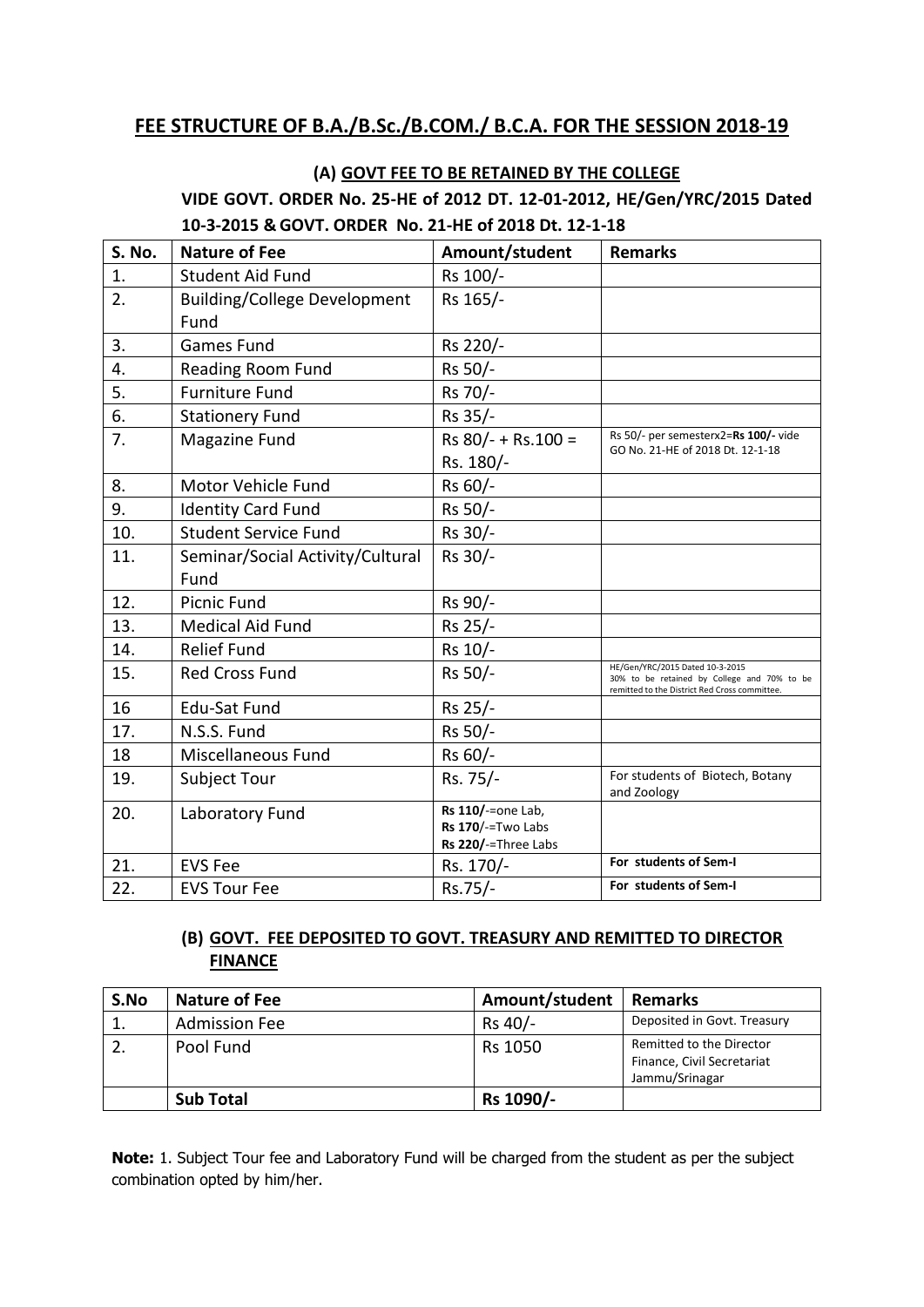#### **( C ) EXAMINATION FEE AND REGISTRATION RETURN FEE CHARGED BY UNIVERSITY OF JAMMU (VIDE CIRCULAR NO. F.Acd/I/18/14431-580, DATED: 08-01-2018)**

| S. No. | <b>Nature of Fee</b>                | Amount/student   | <b>Remarks</b>                  |
|--------|-------------------------------------|------------------|---------------------------------|
| 1.     | <b>Examination Fee</b>              | Rs 690+Rs 690=   | For Sem-I & II                  |
|        |                                     | Rs 1380/-        |                                 |
| 2.     | <b>Service Charges</b>              | Rs 130+Rs 130=   | For Sem-I & II                  |
|        |                                     | Rs 260/-         |                                 |
| 3.     | <b>Examination Development Fund</b> | Rs 260/          |                                 |
| 4.     | <b>Examination Form</b>             | Rs 90+Rs 90=     | For Sem-I & II                  |
|        |                                     | Rs 180/-         |                                 |
| 5.     | <b>Practical Fee</b>                | Rs 90/-x2=Rs 180 | per practical subject for Sem-I |
|        |                                     |                  | 811                             |
| 6.     | <b>Cultural Fee</b>                 | Rs 140/          | 50% to be remitted to the       |
|        |                                     |                  | College and 50% to the Dean     |
|        |                                     |                  | Students Welfare, JU            |
| 7.     | <b>Red Cross Fee</b>                | Rs 20/           | Remitted to the Dean Students   |
|        |                                     |                  | Welfare, JU                     |
| 8.     | N.S.S. Fee                          | Rs 120/          | 50% to N.S.S., Jammu            |
|        |                                     |                  | University and 50% to be        |
|        |                                     |                  | retained by the College         |
| 9.     | <b>Digitalisation Fee</b>           | Rs 200/          |                                 |
| 10.    | Corpus Fund                         | Rs 200/          |                                 |
| 11.    | <b>Registration Fee</b>             | Rs 330/          |                                 |
| 12.    | Sports Fee                          | Rs 480/          |                                 |
| 13.    | <b>Resource Mobilisation Fee</b>    | Rs 100/          | 50 % to be deposited with the   |
|        |                                     |                  | Director CDC, University of     |
|        |                                     |                  | Jammu and 50% to be retained    |
|        |                                     |                  | by the College                  |
| 14.    | <b>Eligibility Fee</b>              | Rs 800/-         | To be charged from students     |
|        |                                     |                  | other than J&K BOSE             |
| 15.    | Late Fee                            |                  | For the first 07 days=Rs 290/-  |
|        |                                     |                  | Next 07 days=<br>Rs 550/- With  |
|        |                                     |                  | VC's Permission=Rs 2640/-       |
| 16.    | <b>DIQA Fee</b>                     | Rs 200/-         |                                 |

#### **(D) OTHER FEE TO BE RETAINED BY THE COLLEGE**

| S.No | <b>Nature of Fee</b>          | Amount/   | <b>Remarks</b>                           |  |  |  |  |
|------|-------------------------------|-----------|------------------------------------------|--|--|--|--|
|      |                               | student   |                                          |  |  |  |  |
| 1.   | College Bus Maintenance Fund  | Rs 200/-  |                                          |  |  |  |  |
| 2.   | Student Insurance Fund        | Rs 60/-   |                                          |  |  |  |  |
| 3.   | Bus Fee for one academic year | Rs.1500/- | The bus shall not be available on some   |  |  |  |  |
|      | (Optional).                   |           | of the days when being used for official |  |  |  |  |
|      |                               |           | trips or for repairs/ servicing          |  |  |  |  |

**Note:** 1. Practical fee per subject will be charged from the student as per the subject combination opted by him/her.

 2. Eligibility and Late fee will be charged as per the eligibility criterion and University of Jammu admission notification.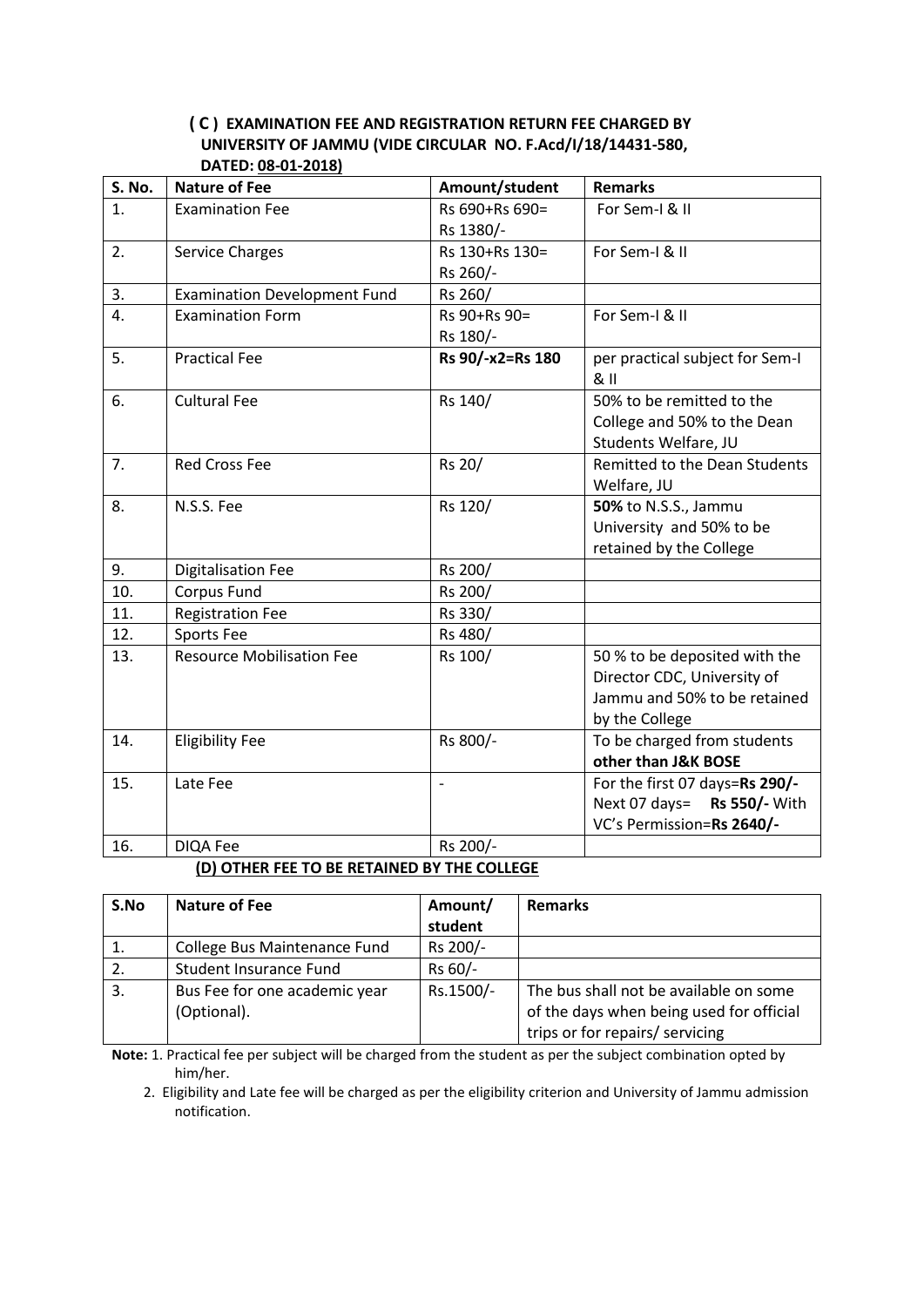# **FEE STRUCTURE OF B.A./B.Sc./B.Com./BCA SEM-I & SEM-II FOR THE SESSION 2018-19 UNDER CHOICE BASED CREDIT SYSTEM**

### **A. Medical**

| Code           | <b>Subject Combination</b>                                                                               | Govt. Fee<br>(Rs)    | Govt. Lab. Fund<br>Fee $(Rs)$ |                |      | Fee $(Rs)$ | <b>Govt. Subject Tour</b> |          | <b>Universit</b><br>$v$ Fee $\&$ | <b>University</b><br><b>Practical</b> | <b>Total</b><br>(Rs) |
|----------------|----------------------------------------------------------------------------------------------------------|----------------------|-------------------------------|----------------|------|------------|---------------------------|----------|----------------------------------|---------------------------------------|----------------------|
|                |                                                                                                          |                      |                               | $\overline{c}$ | 3    |            | $\overline{2}$            | 3        | other fee<br>(Rs)                | Fee $(Rs)$                            |                      |
| S <sub>1</sub> | Chemistry, Botany, Zoolog<br>$y.EVS-1&2,$<br>Communication<br>English/Hindi/Urdu/Dogri<br>$-1&2$         | $2895/-$             | $\Omega$                      | $\Omega$       | 220/ | $\Omega$   | $150/-$                   | $\Omega$ | $3870/-$                         | $540/-$                               | $7675/-$             |
| S <sub>2</sub> | Chemistry, Botany, Bio-<br>Technology, EVS-<br>1&2,Communication<br>English/Hindi/Urdu/Dogri<br>$-1 & 2$ | $2895/-$<br>$1150/-$ | $\Omega$                      | $\Omega$       | 220/ | $\Omega$   | $150/-$                   | $\Omega$ | $3870/-$                         | $540/-$                               | $8825/-$             |
| S <sub>3</sub> | Chemistry, Zoology, Bio-<br>Technology, EVS-<br>1&2, Communication<br>English/Hindi/Urdu/Dogri<br>$-1&2$ | $2895/-$<br>$1150/-$ | $\theta$                      | $\Omega$       | 220/ | $\Omega$   | $150/-$                   | $\Omega$ | $3870/-$                         | $540/-$                               | $8825/-$             |

#### **B. Non-Medical**

| Code           | <b>Subject Combination</b>                                                                                         | Govt.<br>Fee         | Govt. Lab. Fund<br>Fee $(Rs)$ |                                  |          | Fee $(Rs)$ |          | <b>Govt. Subject Tour</b> | <b>University Fee</b><br>$\&$ other fee (Rs) | <b>Universit</b>               | <b>Total</b><br>(Rs) |
|----------------|--------------------------------------------------------------------------------------------------------------------|----------------------|-------------------------------|----------------------------------|----------|------------|----------|---------------------------|----------------------------------------------|--------------------------------|----------------------|
|                |                                                                                                                    | (Rs)                 |                               | $\overline{c}$                   | 3        | п          | 2        | 3                         |                                              | <b>Practical</b><br>Fee $(Rs)$ |                      |
| <b>S4</b>      | Chemistry, Physics, Mathe<br>matics, EVS-<br>1&2, Communication<br>English/Hindi/Urdu/Dogri<br>$-1&2$              | $2895/-$             | $\Omega$                      | 170/<br>$\overline{\phantom{0}}$ | $\Omega$ | $\Omega$   | $\Omega$ | $\theta$                  | $3870/-$                                     | $360/-$                        | $7295/-$             |
| S <sub>5</sub> | Physics, Mathematics,<br>Computer<br>Application, EVS-<br>1&2, Communication<br>English/Hindi/Urdu/Dogri<br>$-1&2$ | $2895/-$<br>$1900/-$ | $\Omega$                      | 170/<br>$\overline{\phantom{0}}$ | $\Omega$ | $\Omega$   | $\Omega$ | $\theta$                  | $3870/-$                                     | $360/-$                        | $9195/-$             |

### **C. B.Com**

| S.No | <b>Subject Combination</b> | Govt. Fee<br>(Rs) | Govt. Lab. Fund Fee<br>(Rs) |  |  | Fee $(Rs)$ | <b>Govt. Subject Tour</b> | University<br>Fee & | <b>Universit</b>               | <b>Total</b><br>(Rs) |
|------|----------------------------|-------------------|-----------------------------|--|--|------------|---------------------------|---------------------|--------------------------------|----------------------|
|      |                            |                   |                             |  |  |            |                           | other fee<br>(Rs)   | <b>Practical</b><br>Fee $(Rs)$ |                      |
| .,   | Semester-I:<br>Semester II | $2895/-$          | ν                           |  |  |            | $\theta$                  | $3870/-$            |                                | 6765/                |

### **D. B.C.A.**

| S.No. | <b>Subject Combination</b>  | Govt.<br>Fee         | Govt. Lab. Fund<br>Fee $(Rs)$ |   |  | Fee $(Rs)$ | <b>Govt. Subject Tour</b> | University<br>Fee & | <b>Universit</b>               | <b>Total</b><br>(Rs) |
|-------|-----------------------------|----------------------|-------------------------------|---|--|------------|---------------------------|---------------------|--------------------------------|----------------------|
|       |                             | (Rs)                 |                               | ∼ |  |            |                           | other fee<br>(Rs)   | <b>Practical</b><br>Fee $(Rs)$ |                      |
| .,    | Semester-I:<br>Semester-II: | $2895/-$<br>$8800/-$ | $\overline{0}$                |   |  |            | $\theta$                  | $4190/-$            | $180/-$                        | 16065                |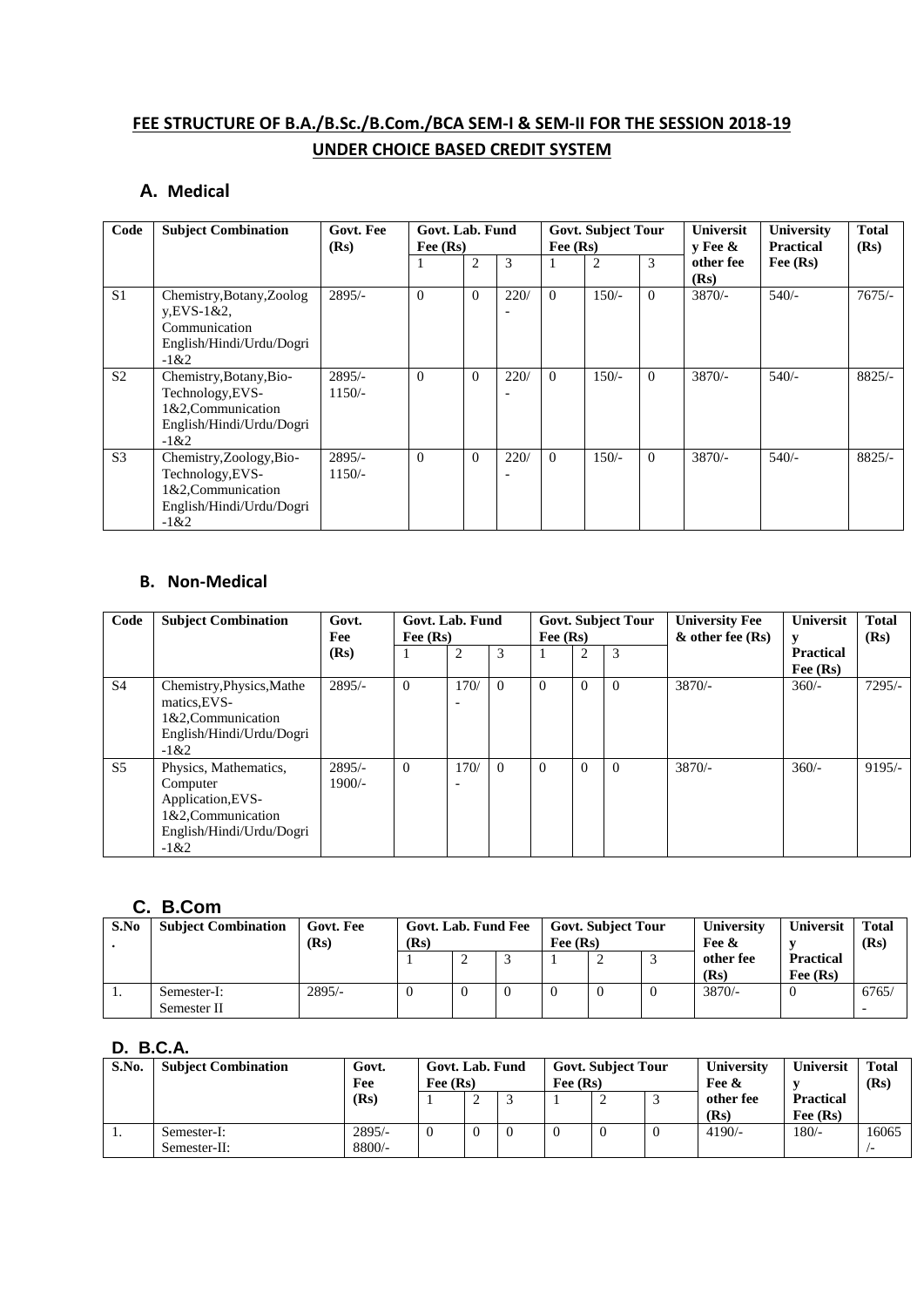### **E. B.A.**

| Code           | <b>Subject Combination</b>                                                                                                         | Govt.<br>Fee       | Govt. Lab. Fund<br>Fee (Rs) |                | Fee (Rs)     | <b>Govt. Subject Tour</b> |                | University<br>Fee & | Universit<br>y | <b>Total</b><br>(Rs) |          |
|----------------|------------------------------------------------------------------------------------------------------------------------------------|--------------------|-----------------------------|----------------|--------------|---------------------------|----------------|---------------------|----------------|----------------------|----------|
|                |                                                                                                                                    | (Rs)               | 1                           | $\overline{2}$ | 3            | 1                         | $\overline{2}$ | $\overline{3}$      | other fee      | <b>Practical</b>     |          |
| A1             | English/Hindi/Urdu/Dogri-<br>1&2, Mathematics, Economic<br>s, EVS-1, Communication<br>English/Hindi/Urdu/Dogri-<br>1&2             | $2895/-$           | $\mathbf{0}$                | $\Omega$       | $\mathbf{0}$ | $\overline{0}$            | $\Omega$       | $\overline{0}$      | (Rs)<br>3870/- | Fee (Rs)<br>$\Omega$ | $6765/-$ |
| A2             | English/Hindi/Urdu/Dogri-<br>1&2,Psychology,Sociology,<br>EVS, Communication<br>English/Hindi/Urdu/Dogri-<br>1&2                   | $2895/-$           | 110/                        | $\Omega$       | $\Omega$     | $\Omega$                  | $\Omega$       | $\Omega$            | $3870/-$       | $180/-$              | $7055/-$ |
| A3             | English/Hindi/Urdu/Dogri-<br>1,Psychology,Economics,E<br>VS,Communication<br>English/Hindi/Urdu/Dogri-<br>1&2                      | 2895/-             | 110/<br>$\overline{a}$      | $\mathbf{0}$   | $\mathbf{0}$ | $\Omega$                  | $\Omega$       | $\Omega$            | 3870/-         | $180/-$              | $7055/-$ |
| A4             | English/Hindi/Urdu/Dogri-<br>1&2,Psychology,Political<br>Science, EVS,<br>Communication<br>English/Hindi/Urdu/Dogri-1              | $2895/-$           | 110/                        | $\Omega$       | $\mathbf{0}$ | $\theta$                  | $\Omega$       | $\Omega$            | 3870/-         | $180/-$              | $7055/-$ |
| A <sub>5</sub> | English/Hindi/Urdu/Dogri-<br>1&2,Psychology,Mathemati<br>cs, EVS, Communication<br>English/Hindi/Urdu/Dogri-<br>1&2                | 2895/-             | 110/                        | $\Omega$       | $\Omega$     | $\theta$                  | $\theta$       | $\Omega$            | 3870/-         | $180/-$              | $7055/-$ |
| A <sub>6</sub> | English/Hindi/Urdu/Dogri-<br>1&2, Education, Political<br>Science, EVS,<br>Communication<br>English/Hindi/Urdu/Dogri-<br>1&2       | 2895/-             | $\Omega$                    | $\theta$       | $\Omega$     | $\Omega$                  | $\Omega$       | $\Omega$            | 3870/-         | $\mathbf{0}$         | $6765/-$ |
| A7             | English/Hindi/Urdu/Dogri-<br>1, Education, Sociology, EVS,<br>Communication<br>English/Hindi/Urdu/Dogri-<br>1&2                    | $2895/-$           | $\overline{0}$              | $\Omega$       | $\mathbf{0}$ | $\theta$                  | $\Omega$       | $\Omega$            | 3870/-         | $\overline{0}$       | $6765/-$ |
| A8             | English/Hindi/Urdu/Dogri-<br>1&2, History, Sociology, EVS<br>Communication,<br>English/Hindi/Urdu/Dogri-<br>1&2                    | $2895/-$           | $\Omega$                    | $\theta$       | $\Omega$     | $\theta$                  | $\theta$       | $\Omega$            | 3870/-         | $\Omega$             | $6765/-$ |
| A <sub>9</sub> | English/Hindi/Urdu/Dogri-<br>1&2, History, Political<br>Science, EVS,<br>Communication<br>English/Hindi/Urdu/Dogri-<br>1&2         | 2895/-             | $\overline{0}$              | $\mathbf{0}$   | $\mathbf{0}$ | $\overline{0}$            | $\Omega$       | $\theta$            | 3870/-         | $\overline{0}$       | $6765/-$ |
| A10            | English/Hindi/Urdu/Dogri-1<br>&2,,Computer Applications,<br>Sociology, E.V.S,<br>Communication<br>English/Hindi/Urdu/Dogri-<br>1&2 | 2895/-<br>1900/-   | 110/<br>$\overline{a}$      | $\theta$       | $\Omega$     | $\Omega$                  | $\Omega$       | $\Omega$            | 3870/-         | $180/-$              | 8955     |
| A11            | English/Hindi/Urdu/Dogri-<br>1&2,Computer<br>Applications, Pol. Sc., EVS,<br>Communication<br>English/Hindi/Urdu/Dogri-<br>1&2     | 2895/-<br>$1900/-$ | 110/<br>$\overline{a}$      | $\Omega$       | $\theta$     | $\overline{0}$            | $\Omega$       | $\theta$            | 3870/-         | $180/-$              | 8955     |